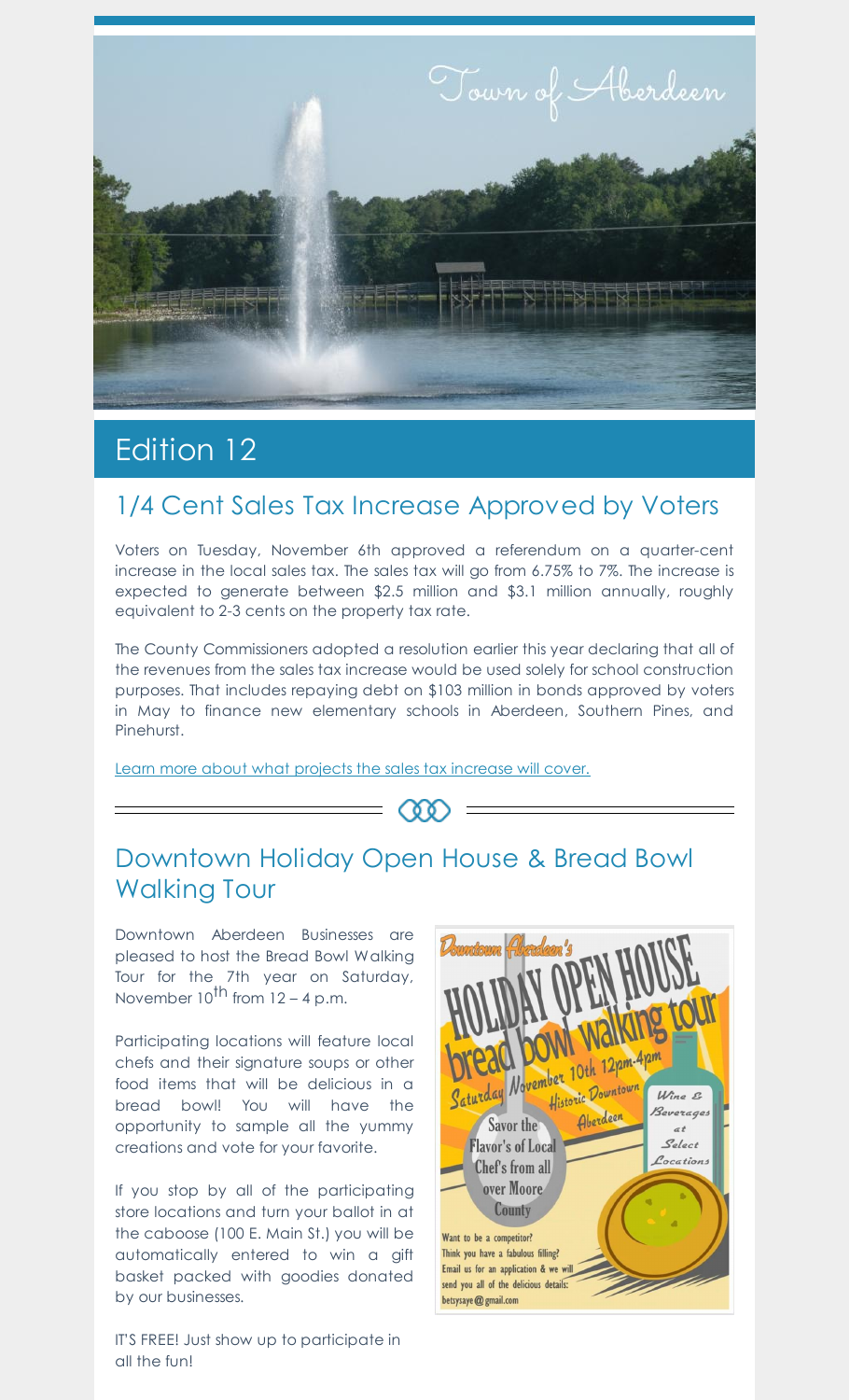# Household Hazardous Waste Collection - FREE

The annual Household Hazardous Waste Collection event will take place on Saturday, November 17th from 10:00 a.m. until 2:00 p.m. at Pinecrest High School in the Parking lot off of Voit Gilmore Lane. This event is for Moore County residents only and it is FREE.

Examples of items to be collected are: paint and paint thinners, furniture strippers and finishing products, solvents and degreasers, wood preservatives, polishes, aerosols, fluorescent light tubes, compact fluorescent bulbs, NiCad batteries, alkaline batteries, lithium batteries, propane cylinders, swimming pool chemicals, used motor oil, antifreeze, gasoline, hydraulic transmission and brake fluid.

Also pesticides, herbicides, fungicides and insecticides WILL BE accepted but MUST be in its original containers for identification purposes. Commercial and electronic waste will not be accepted at this event; however, you may dispose of E-Waste at any of the seven (7) Moore County Collection Centers.

The Shredding Event will also take place Saturday, November 17th from 10:00 a.m. – 2:00 p.m. at Pinecrest High School in the parking lot off of Voit Gilmore Lane. This event is for Moore County residents only. Drive-thru service will be available or you can watch your documents being shredded on site.



### 35th Annual Model Train Show



ALL ABOARD!! …for the Sandhills Central Railroad Club 35th annual model train show Saturday, November 17th from 10 AM to 4 PM.

Admission is \$5; children under 4 feet 8 ½ inches are free. This event will be at the historic Union Station located at 100 East Main Street in Downtown Aberdeen.

The show will feature the Club's operating

HO scale layout depicting downtown Aberdeen. The immediately adjacent Union Station Railroad Museum will also be open during the exhibition with docents available to interpret local and railroad history.



## Holiday Closures for Town Administrative Offices

#### Veterans Day

Town Administrative Offices will be closed Monday, November 12th in observance of Veterans Day. There will not be any trash/recycle collection on Monday. The make up day will be Wednesday, November 14th.

#### **Thanksgiving**

Town Administrative Offices will be closed Thursday, November 22nd & Friday, November 23rd in observance of Thanksgiving. There will not be any trash/recycle collection on Thursday or Friday. The make up day for both will be Wednesday, November 21st.



## Boards & Commissions Meeting Dates

- November 13 6:00 p.m. Board Work Session
- November 15 5:30 p.m. Watershed Review Board Special Called Meeting
- November 15 6:00 p.m. Planning Board Special Called Meeting